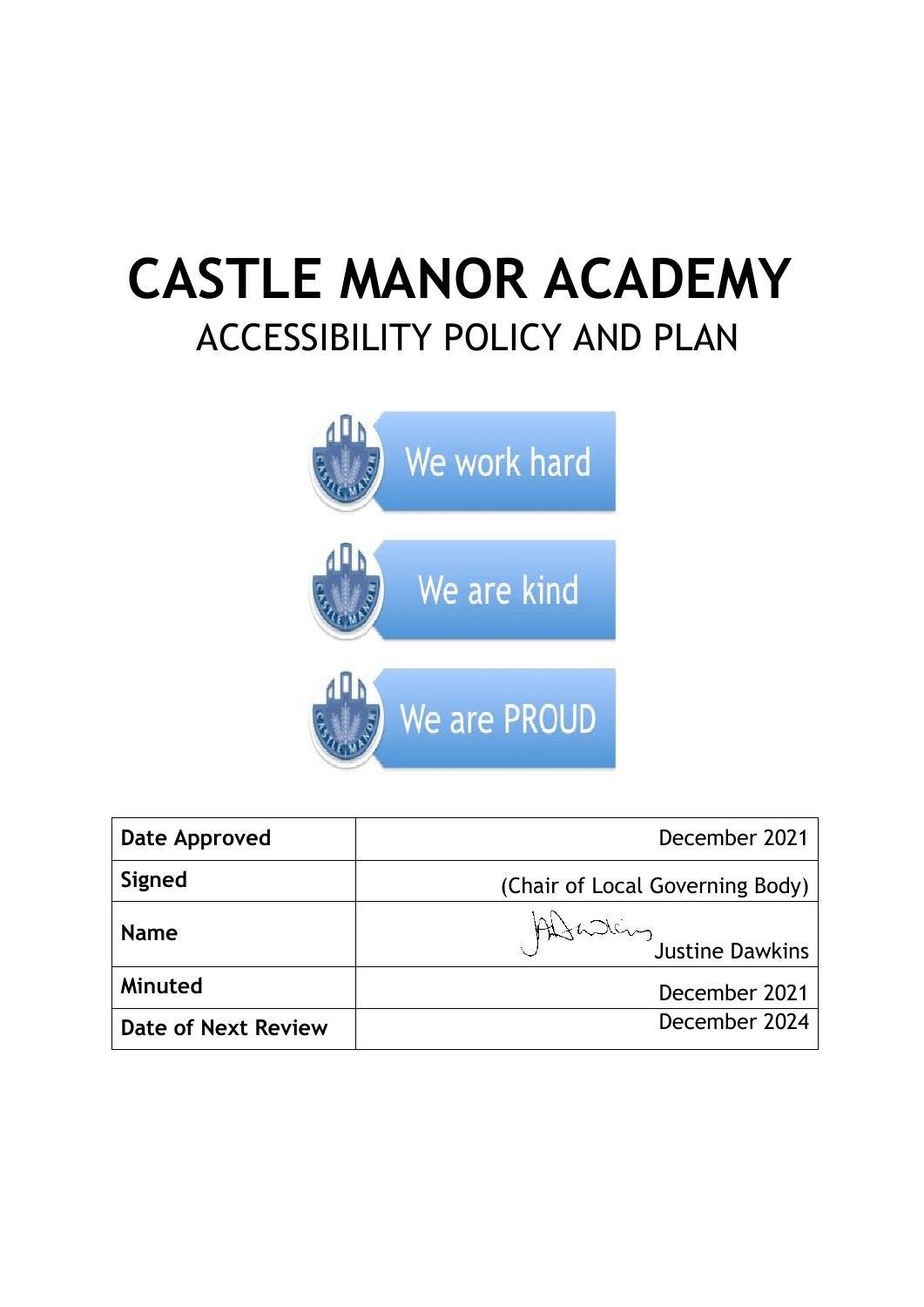# **Context**

This Accessibility Policy and Plan are drawn up in compliance with current legislation and requirements of The Equality Act 2010 (schedule 10, relating to disability). Reference has also been made to The Disability Discrimination Act 1995 as amended by the SEN and Disability Act 2001 (SENDA). It draws on the guidance set out in "Accessible Schools: Planning to increase access to school for disabled pupils" issued by DCSF (DfE) in July 2002.

This policy should be read in conjunction with other academy & Unity School's Partnership Trust policies: SEND, Equality Objectives, Supporting Students with Medical Conditions, any Personal Emergency Evacuation Plans (PEEPS) and Safeguarding Plans.

School governors are accountable for ensuring the implementation, review and reporting on progress of the Accessibility Plan over 3 years.

#### **Definition of disability**

The Disability Discrimination Act (1995):

*"A person has a disability if he or she has a physical or mental impairment that has a substantial and long- --term effect on his or her ability to carry out normal day to day activities."* 

### **Principle**

- Compliance with the DDA is consistent with the Academy's aims and Equality, Diversity and Community Cohesion policy and the operation of the Trust's SEND Policy.
- The Academy recognised its duty under the DDA (as amended by the SENDA): not to discriminate against disabled students in their admissions and exclusions, and provision of education and associated services; not to treat disabled students less favourably; to take reasonable steps to avoid putting disabled students at a substantial disadvantage; to publish an accessibility plan.
- In performing their duties, Governors and staff will have regard to the Disability Rights Commission (DRC) Code of Practice (2002)
- The academy recognises and values parents' knowledge of their child's disability and its effect on his/her ability to carry out everyday activities including learning. The Academy respects parents' and students' rights to confidentiality.
- The Academy provides all students with a broad and balanced curriculum, tailored, and adjusted to meet the needs of individual students by overcoming barriers to learning.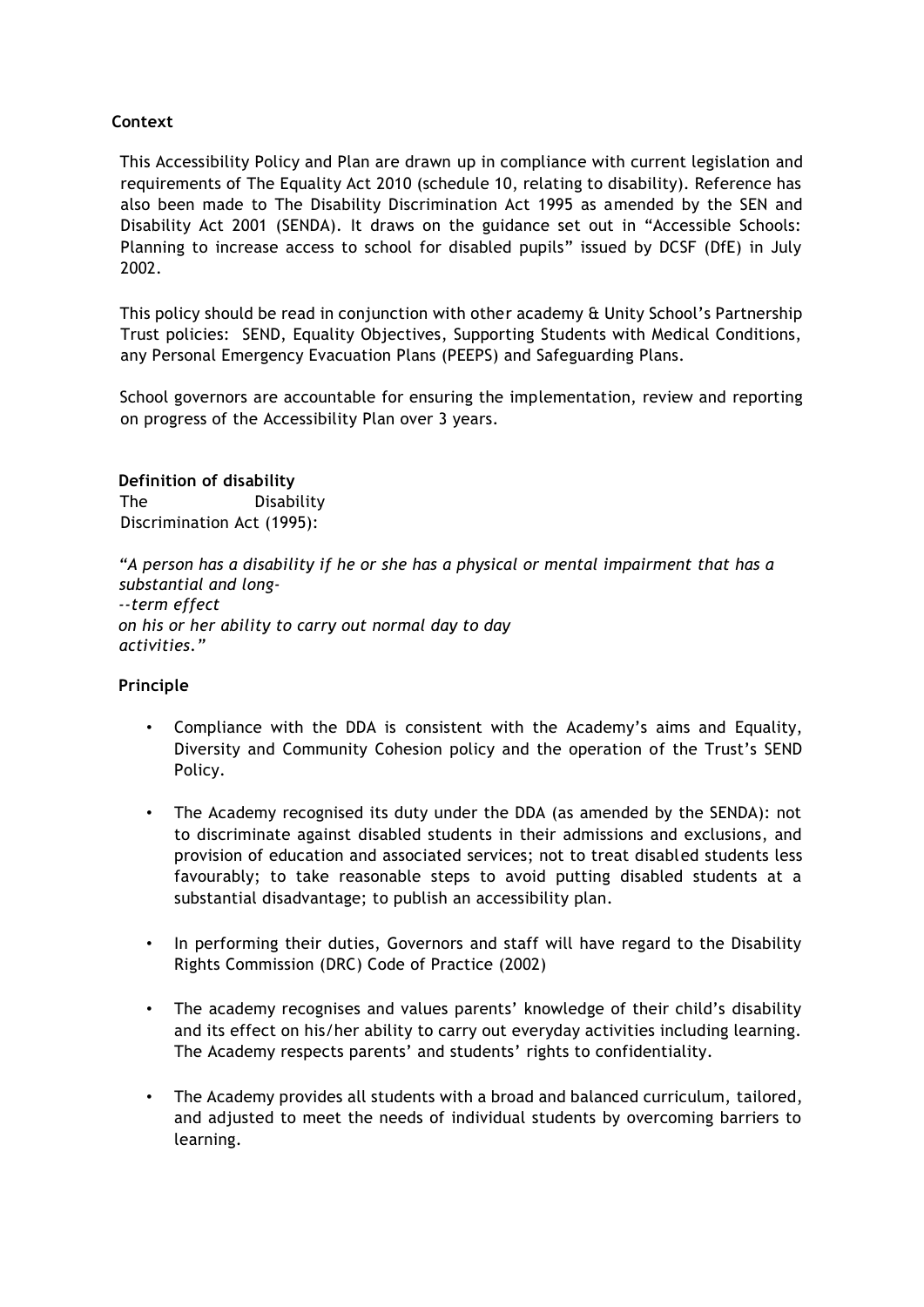To reduce and eliminate barriers to accessing the curriculum and aid full participation in the school community for current and prospective students with a disability. To ensure disabled parents, carers and visitors have equal access to all information, events, and meetings.

- 1. Castle Manor Academy is committed to providing an accessible environment which values and includes all pupils, staff, parents, and visitors regardless of their education, physical, sensory, social, spiritual, emotional, and cultural needs. We are committed to challenging negative attitudes about disability and accessibility and to developing a culture of awareness, tolerance, and inclusion.
- 2. Castle Manor Academy plans, over time, to ensure the accessibility of provision for all pupils, staff and visitors to the school.
- 3. An Accessibility Plan will be drawn up to cover a three-year period. The plan will be updated annually.
- 4. The Accessibility Plan will contain relevant actions to:
	- Improve access to the **physical environment** of the school, adding specialist facilities, as necessary. This covers reasonable adjustments to the physical environment of the school and physical aids to access education.
	- Increase access to the **curriculum** for pupils with a disability, expanding and making reasonable adjustments to the curriculum as necessary to ensure pupils with a disability are as, equally, prepared for life as able-bodied pupils; (if a school fails to do this, they are in breach of DDA). This covers teaching and learning and the wider curriculum of the school such as participation in after school clubs, leisure and cultural activities or school visits. It also covers the provision of specialist aids **and equipment,** which may assist these pupils in accessing the curriculum.
	- Improve and make reasonable adjustments to the delivery of written **information** to pupils, staff, parents, and visitors with disabilities. Examples might include handouts, timetables, textbooks and information about the school and school events. The information should be made available in various preferred formats within a reasonable time frame.
- 5. The Action Plan for physical accessibility relates to the Access Audit of the School, which is undertaken regularly. It may not be feasible to undertake all the works during the life of this first Accessibility Plan, therefore some items will roll forward into subsequent plans. The audit will need to be revisited prior to the end of each three-year plan period in order to inform the development of the new plan.
- 6. The Academy will seek and follow the advice of LA services (specialist teacher advisers and appropriate health professionals).
- 7. As curriculum policies are reviewed, a section relating to access will be added to that on Equality and diversity. The terms of reference for all Governors' committees will contain an item on "having regard to matters relating to Access ."
- 8. The school website will refer to this Accessibility Plan.
- 9. The School's complaints procedure covers the Accessibility Plan.
- 10. Information about our Accessibility Plan will be published in the Governors' Annual Report to Parents.
- 11. The Plan will be monitored through the local governing body.
- 12. The Plan will be monitored by Ofsted as part of their inspection cycle.

## **Aim**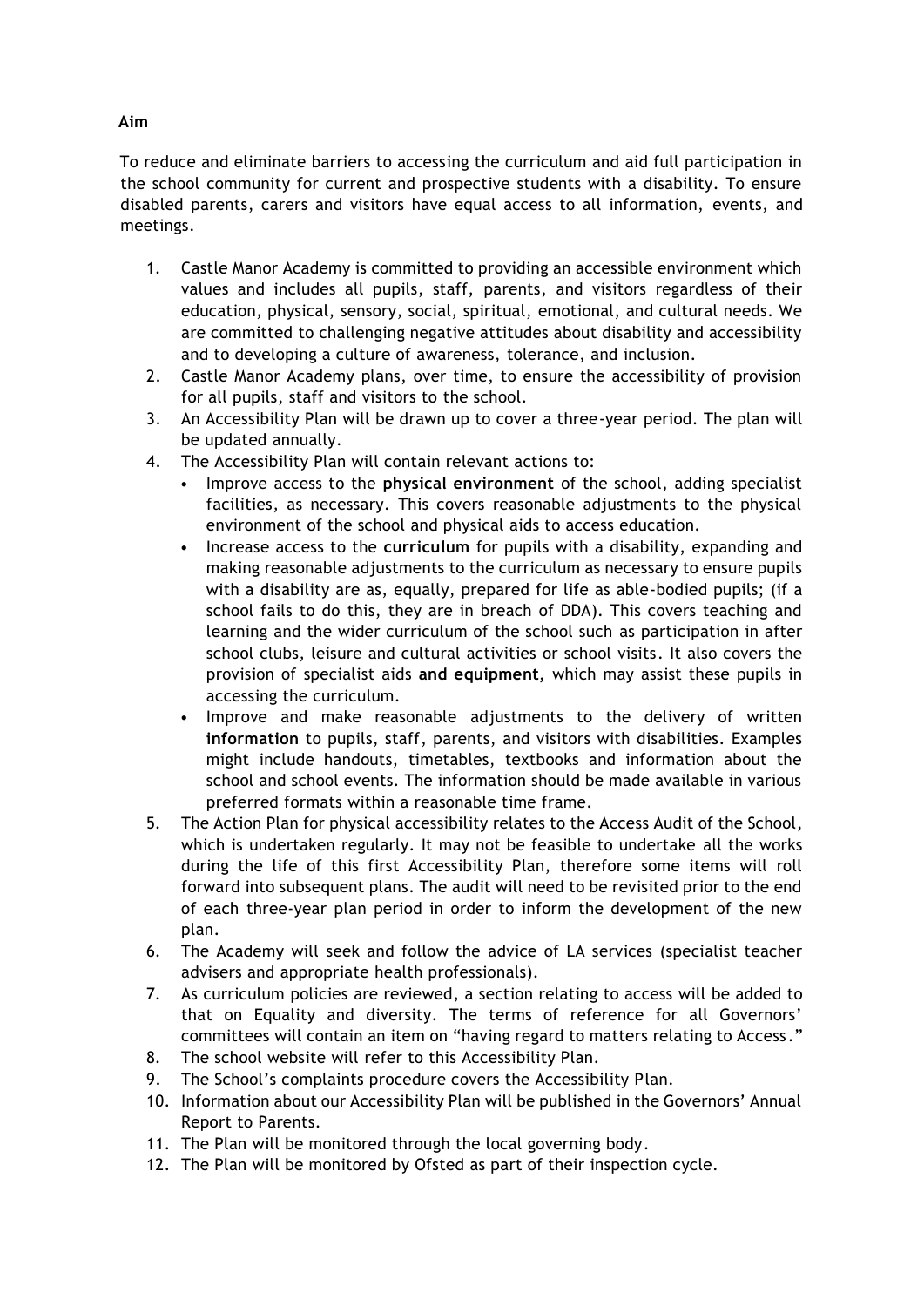13. We acknowledge there is a need for on-going awareness raising and training for all staff and governors in the matter of disability discrimination and the need to inform attitudes on this matter.

| <b>Castle Manor</b><br>Academy<br><b>Disability</b><br><b>Equality Act</b><br>Plan               | 2018-19<br><b>Review</b><br>Oct<br>2018                                                                                                                              | 2019-20<br><b>Review</b><br>Oct<br>2019                                                                                                                              | 2020-<br>21<br><b>Revie</b><br>w Nov<br>2021<br>$*C19$<br><b>Delay</b><br>in<br>interi<br>m | 2021-22<br><b>Review Nov 2022</b>                                                                                                                                                                                                                                  |
|--------------------------------------------------------------------------------------------------|----------------------------------------------------------------------------------------------------------------------------------------------------------------------|----------------------------------------------------------------------------------------------------------------------------------------------------------------------|---------------------------------------------------------------------------------------------|--------------------------------------------------------------------------------------------------------------------------------------------------------------------------------------------------------------------------------------------------------------------|
| <b>Students</b>                                                                                  |                                                                                                                                                                      |                                                                                                                                                                      |                                                                                             |                                                                                                                                                                                                                                                                    |
| To<br>ensure<br>records<br>of<br>disabled<br>students are<br>complete<br>and<br>up<br>to<br>date | of<br>Register<br>disabled<br>students<br>reviewed<br>annually<br>Contact with<br>feeder<br>primary<br>schools made<br>early<br>in<br>Autumn Term<br>Year<br>6<br>to | of<br>Register<br>disabled<br>students<br>reviewed<br>annually<br>Contact with<br>feeder<br>primary<br>schools made<br>early<br>in<br>Autumn Term<br>6<br>Year<br>to |                                                                                             | disabled<br>Register<br>of<br>students<br>reviewed<br>annually<br>Contact<br>with<br>feeder<br>primary schools made<br>early in Autumn Term<br>Year 6 to support for<br>transition<br>Continue work<br>with<br>external<br>agencies<br>to<br>that<br>ensure<br>any |
|                                                                                                  | for<br>support<br>transition                                                                                                                                         | for<br>support<br>transition                                                                                                                                         |                                                                                             | recommendations/repo<br>rts are recorded and<br>acted upon by school.<br>Where<br>appropriate,<br>Medical Needs Officer<br>to ensure student is on<br>caseload.                                                                                                    |
| Monitor<br>attainment<br>levels<br>of<br>disabled<br>students                                    | Robust target<br>setting<br>in<br>place through<br>curriculum &<br>pastoral<br>support. Key<br>professionals<br>to review and<br>monitor<br>(SENDco, ALs)            | Robust target<br>setting<br>in<br>place through<br>curriculum &<br>pastoral<br>support. Key<br>professionals<br>to review and<br>monitor<br>(SENDco, ALs)            |                                                                                             | Robust target setting in<br>through<br>place<br>curriculum & pastoral<br>Key<br>support.<br>professionals to review<br>and monitor (SENDco,<br>AL <sub>s</sub> )<br>accessibility<br>Review<br>arrangements to ensure<br>that<br>students<br>with                  |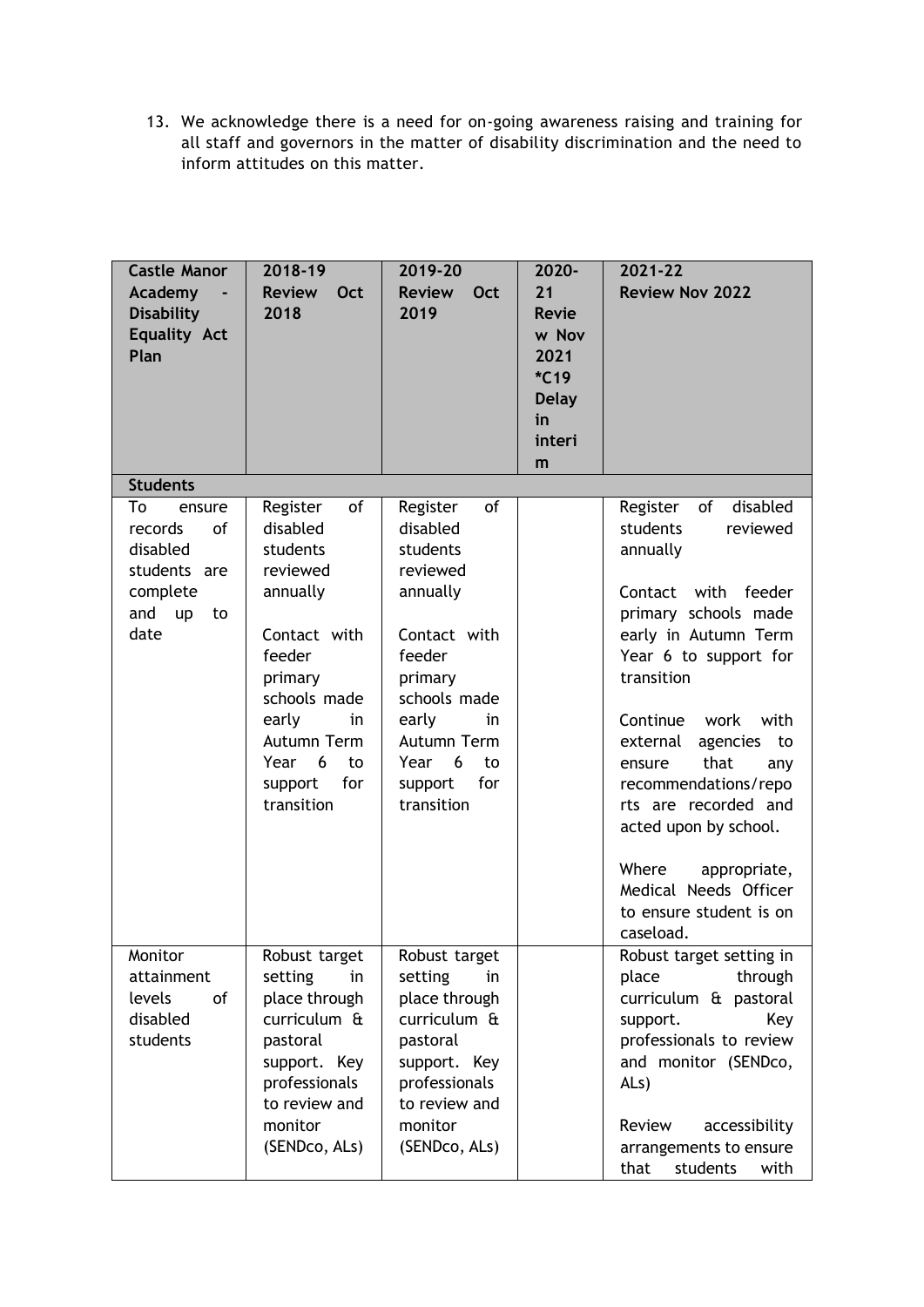|                                                                                                                             | Review<br>accessibility<br>arrangement<br>s. | Review<br>accessibility<br>arrangement<br>s. | disabilities can access<br>the curriculum<br>and<br>make expected levels<br>of progress or better.                                                                                                                                                  |
|-----------------------------------------------------------------------------------------------------------------------------|----------------------------------------------|----------------------------------------------|-----------------------------------------------------------------------------------------------------------------------------------------------------------------------------------------------------------------------------------------------------|
| Monitor<br>inclusion<br>of<br>disabled                                                                                      | Record<br>participation<br>of<br>all         | Record<br>participation<br>all<br>οf         | Record participation of<br>all students.                                                                                                                                                                                                            |
| students<br>in<br>school<br>teams,<br>events,<br>Ambassadors<br>trips,<br>responsibiliti<br>es in school.                   | students.                                    | students.                                    | with<br>Work<br>key<br>professionals (external,<br>trips coordinator and<br>SENDco)<br>along<br>with<br>parents to ensure that<br>trips, enhancements<br>and activities are as<br>inclusive as possible,<br>including<br>support<br>staffing needs. |
| Ensure up to<br><b>PEEP</b><br>date<br>evacuation<br>plans<br>and<br>staff<br>training.                                     | Ongoing<br>every year.                       | Ongoing<br>every year.                       | Ongoing every year.<br>PEEP plans to contain<br>rolling<br>record<br>of<br>reviews.                                                                                                                                                                 |
|                                                                                                                             |                                              |                                              | TA/support<br>staff<br>training via the Trust<br>for use of evac chairs in<br>line with emergency<br>procedures.                                                                                                                                    |
|                                                                                                                             |                                              |                                              | Replace outdated Evac<br>Chairs<br>for<br>recommended models.                                                                                                                                                                                       |
| <b>Staff</b>                                                                                                                |                                              |                                              |                                                                                                                                                                                                                                                     |
| Monitor<br>applications                                                                                                     | Ongoing<br>every year.                       | Ongoing<br>every year.                       | Ongoing every year.                                                                                                                                                                                                                                 |
| for<br>posts<br>including<br>rejection of<br>disabled<br>applicants                                                         |                                              |                                              | of the<br><b>REACH</b><br><b>Use</b><br>recruitment system and<br>HR advised checklists<br>ensures that processes<br>from<br>equitable<br>are<br>screening through to<br>offers of employment.                                                      |
| To interview<br>all applicants<br>who<br>meet<br>the minimum<br>criteria<br>for<br>the<br>job<br>and<br>vacancy<br>consider | Ongoing<br>every year.                       | Ongoing<br>every year.                       | Ongoing every year.<br><b>REACH</b><br>of the<br>Use<br>recruitment system and<br>HR advised checklists<br>ensures that processes<br>from<br>equitable<br>are                                                                                       |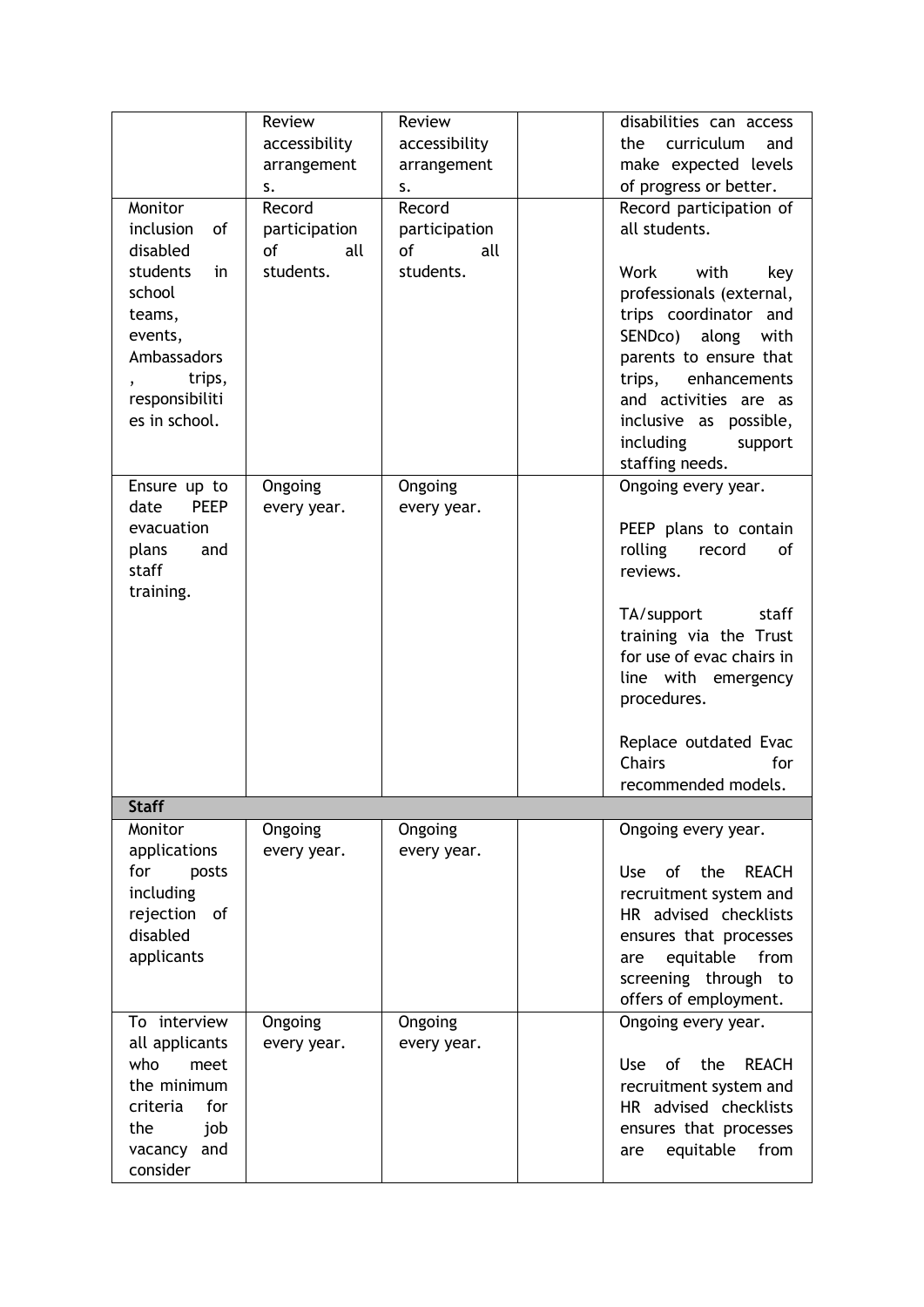| them on their            |                 |                  | screening through to            |
|--------------------------|-----------------|------------------|---------------------------------|
| application              |                 |                  | offers of employment.           |
| disabled<br>All          | Ongoing         | Ongoing          | Ongoing every year.             |
| members<br>0f            | every year.     | every year.      |                                 |
| staff to<br>be           |                 |                  | Implementation of USP           |
| offered<br>at            |                 |                  | performance                     |
| least a yearly           |                 |                  | management<br>ensures           |
| meeting with             |                 |                  | that<br>development             |
| their<br>line            |                 |                  | opportunities can be            |
| manager<br>on            |                 |                  | discussed<br>and                |
| their needs,             |                 |                  | considered.                     |
| adjustments              |                 |                  |                                 |
| and                      |                 |                  | Throughout<br>Covid             |
| development              |                 |                  | period, clear support           |
|                          |                 |                  | provided<br>through             |
|                          |                 |                  | general and individual          |
|                          |                 |                  | risk<br>assessments             |
|                          |                 |                  | directly<br>from                |
|                          |                 |                  | Headteacher.                    |
| Make<br>every            | Working         | Working          | conditions<br>Working           |
| effort<br>if             | conditions      | conditions       | adjusted<br>for<br>staff        |
| employees                | adjusted for    | adjusted for     | members requiring it            |
| become                   | staff           | staff            | based on assessment of          |
| disabled<br>to           | members         | members          | need.                           |
| that<br>ensure           | requiring<br>it | requiring<br>it  |                                 |
| they stay in             | based<br>on     | based<br>on      |                                 |
| employment               | assessment of   | assessment of    |                                 |
|                          | need.           | need.            |                                 |
| <b>Parents</b><br>Ensure | <b>Parents</b>  | Parents          | Parents<br>evenings             |
| disabled                 | evenings        | evenings         | invitation to explicitly        |
| parents<br>are           | invitation to   | invitation<br>to | state that parents who          |
| supported to             | explicitly      | explicitly       | cannot access the main          |
| access                   | that<br>state   | that<br>state    | will<br>hall<br>be              |
| information              | who<br>parents  | who<br>parents   | accommodated                    |
| about<br>their           | cannot          | cannot           | elsewhere<br>or                 |
| child's                  | the<br>access   | the<br>access    | alternative                     |
| progress<br>at           | main hall will  | main hall will   | arrangements made.              |
| school.                  | be              | be               |                                 |
|                          | accommodat      | accommodat       | Virtual<br>appointments         |
| (to consider:            | ed elsewhere    | ed elsewhere     | can be made via TEAMS           |
| access                   | or alternative  | or alternative   | SchoolCloud<br>for<br><b>or</b> |
| the<br>around            | arrangement     | arrangement      | those unable to access          |
| building, sign           | s made.         | s made.          | site.                           |
| language                 |                 |                  |                                 |
| interpreter,             |                 |                  |                                 |
| braille, large           |                 |                  |                                 |
| print                    |                 |                  |                                 |
| text/audio               |                 |                  |                                 |
|                          |                 |                  |                                 |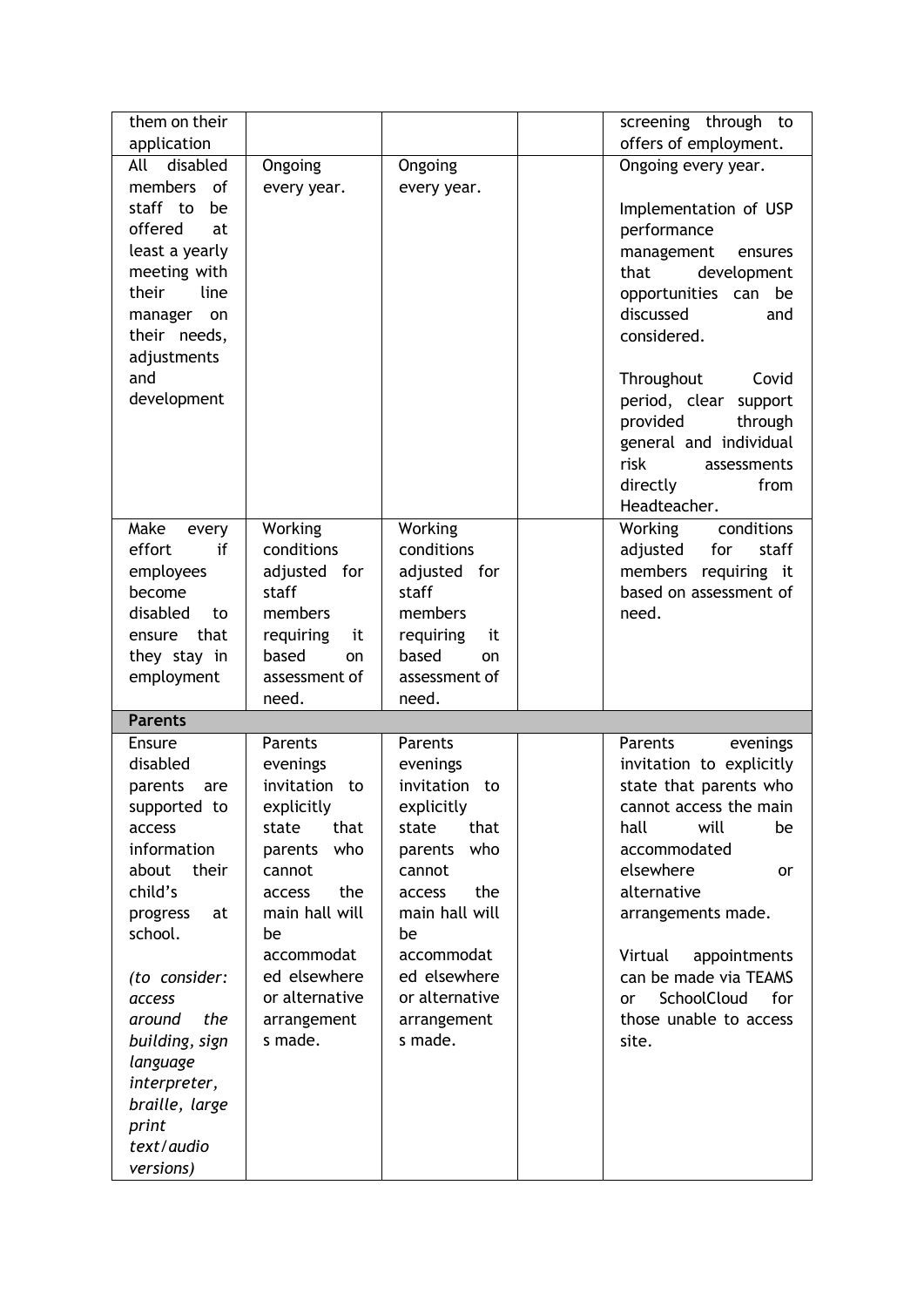| <b>Buildings</b>              |                |                                 |
|-------------------------------|----------------|---------------------------------|
| All new build<br>Ongoing      | Ongoing        | Ongoing<br>every<br>year        |
| works<br>to<br>every<br>year  | every<br>year  | with<br>adherence<br>to         |
| with<br>consider the          | with           | building<br>regulations         |
| needs<br>of a<br>adherence to | adherence to   | and specifications.             |
| of<br>building<br>range       | building       |                                 |
| who<br>regulations<br>people  | regulations    | Updates to toilets to           |
| and<br>have                   | and            | improve accessibility at        |
| different<br>specifications   | specifications | both ends of site.              |
| abilities<br>of               |                |                                 |
| access                        |                | Ramps<br>created<br>to          |
|                               |                | ensure access to ground         |
|                               |                | floor classrooms with           |
|                               |                | stepped access.                 |
|                               |                |                                 |
|                               |                | Update rails to ramps to        |
|                               |                | side-to-side<br>ensure          |
|                               |                | safety.                         |
|                               |                |                                 |
|                               |                | Additional<br>disabled          |
|                               |                | parking slots created           |
|                               |                | outside of The Arch.            |
|                               |                |                                 |
|                               |                | Dropped kerbs included          |
|                               |                | following site walks.           |
|                               |                |                                 |
|                               |                | Review annually with            |
|                               |                | site team and/or when           |
|                               |                | student/staff<br>need           |
|                               |                | changes<br>and                  |
|                               |                | adjustments need to be<br>made. |
| Ongoing<br>Access             | Ongoing        | Ongoing every year              |
| through<br>every<br>year      | every<br>year  | with<br>adherence<br>to         |
| school<br>with                | with           | building<br>regulations         |
| building,<br>adherence to     | adherence to   | and specifications.             |
| ultimate aim<br>building      | building       |                                 |
| regulations<br>to<br>ensure   | regulations    | Review annually with            |
| and<br>that<br>the            | and            | site team and/or when           |
| specifications<br>whole       | specifications | student/staff<br>need           |
| building<br>is                |                | changes<br>and                  |
| fully                         | Review         | adjustments need to be          |
| accessible<br>Provide         | annually with  | made.                           |
| ramped                        | site<br>team   |                                 |
| access<br>to                  | and/or when    | Music<br>and<br>Catering        |
| Canteen 2 via                 | student/staff  | Theory Classroom the            |
| double doors                  | need changes   | only<br>two<br>subject          |
| at rear.                      | and            | specific areas where            |
|                               | adjustments    | adjustments to access           |
|                               |                | need to be considered.          |